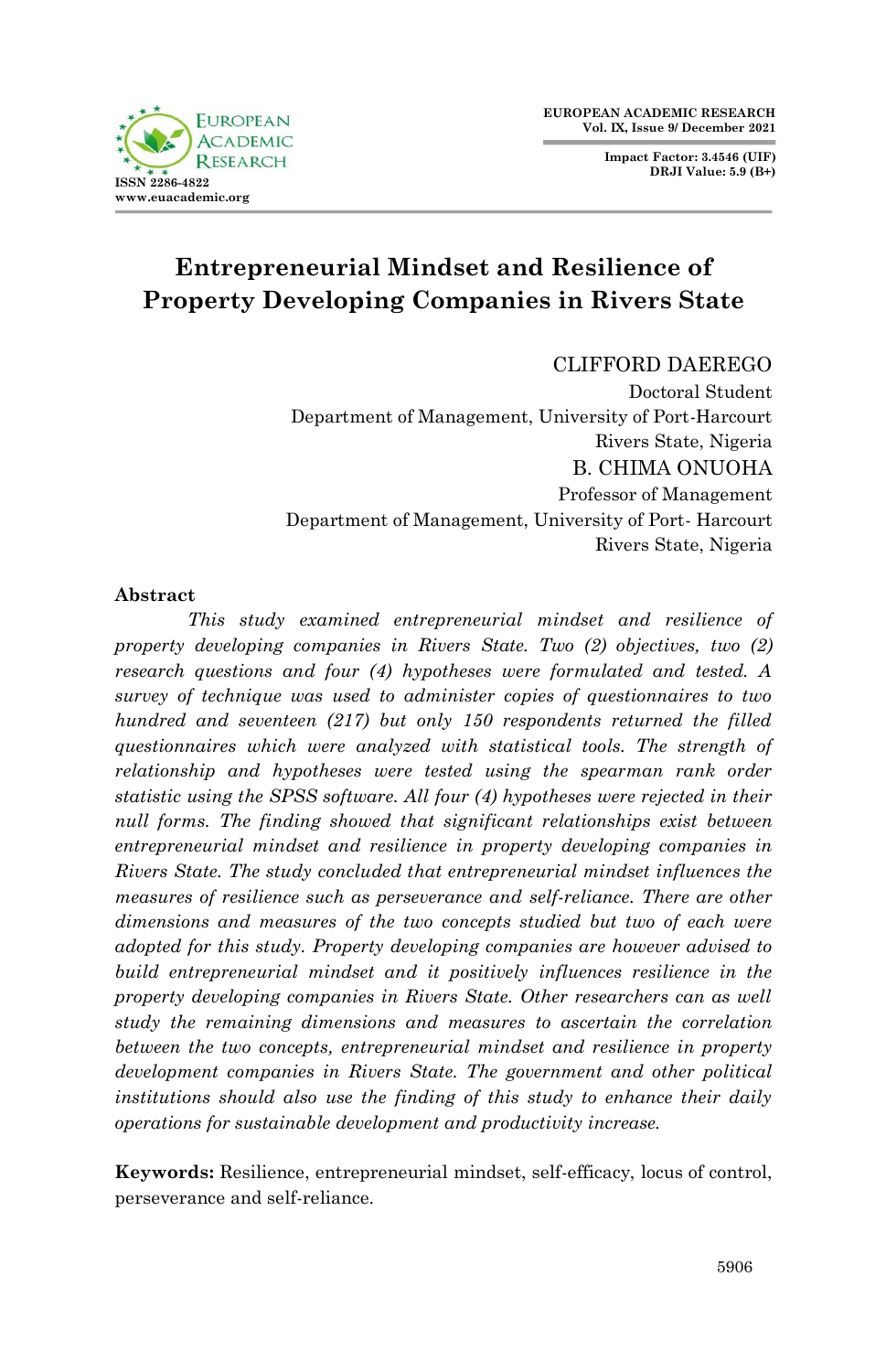#### **1.0 INTRODUCTION**

Entrepreneurial mindset is very crucial in this era of environment dynamism and technological advancement. Every country or government today experiences unemployment issues. The labor market is congested and every blessed year, more graduates are added to the labor market. Entrepreneurial mindset as a way of thinking that enables one to overcome challenges, makes one decisive, makes one to accept responsibilities, improves one's skills, learns from mistakes and takes continues actions is pertinent to identify opportunities or a need in the society, take a risk by putting resources together to satisfy the need identified. Andrew Coleman (American) was a young man who went to Israel to study copyright law (M.sc). He identified that several companies have gone to court because of intellectual property right. However, Andrew Coleman and Emmanuel came up with the idea of meeting with an organization and the company came up with the software that prevents people from printing out but only to sight. Entrepreneurs may not be born but may be driven to it. Any person willing to carry out any venture can develop an entrepreneurial mindset by building the habits; learn from other business owners and fearlessly creating a business. The improvement of entrepreneurial skills such as confidence, resilience and enthusiasm provide a springboard to success and can result to an increase in happiness at work and at home. Adopting an entrepreneurial mindset allows the development of these skills so that it is possible to work better and feel happier whilst at work and at home. An entrepreneurial mindset can aid the development of confidence by taking advantage of opportunities not minding the risk involved. It can lead to success. Besides, setting goals and milestones for self-improvement becomes easier when equipped with entrepreneurial skills. There are five dimension of entrepreneurial mindset such as selfefficacy, locus of control, belief about our capabilities, motivation and level of resilience. Self-efficacy states how we feel, think, motivate ourselves, and behave. Having high self-efficacy means we believe firmly in our ability to navigate life and achieve our goals. We are more likely to believe challenges are opportunities we can conquer; rather than potential pit falls we should avoid. And the more mastery experiences, the more self-efficacy. This was based on the pioneering work of Albert Bandura. The second dimension is internal locus of control which is taking responsibility of what happens. Those with external locus of control put blames on others, they belief in fate, luck, circumstances.

Resilience is relevant as it helps in the capacity to make realistic plans and take steps to carry them out; it gives a positive view of one's self and confidence in one's strength and abilities; it helps to skills in communication and problems solving; it has the capacity to manage strong feelings and impulses. Resilience is the process of adapting well in the face of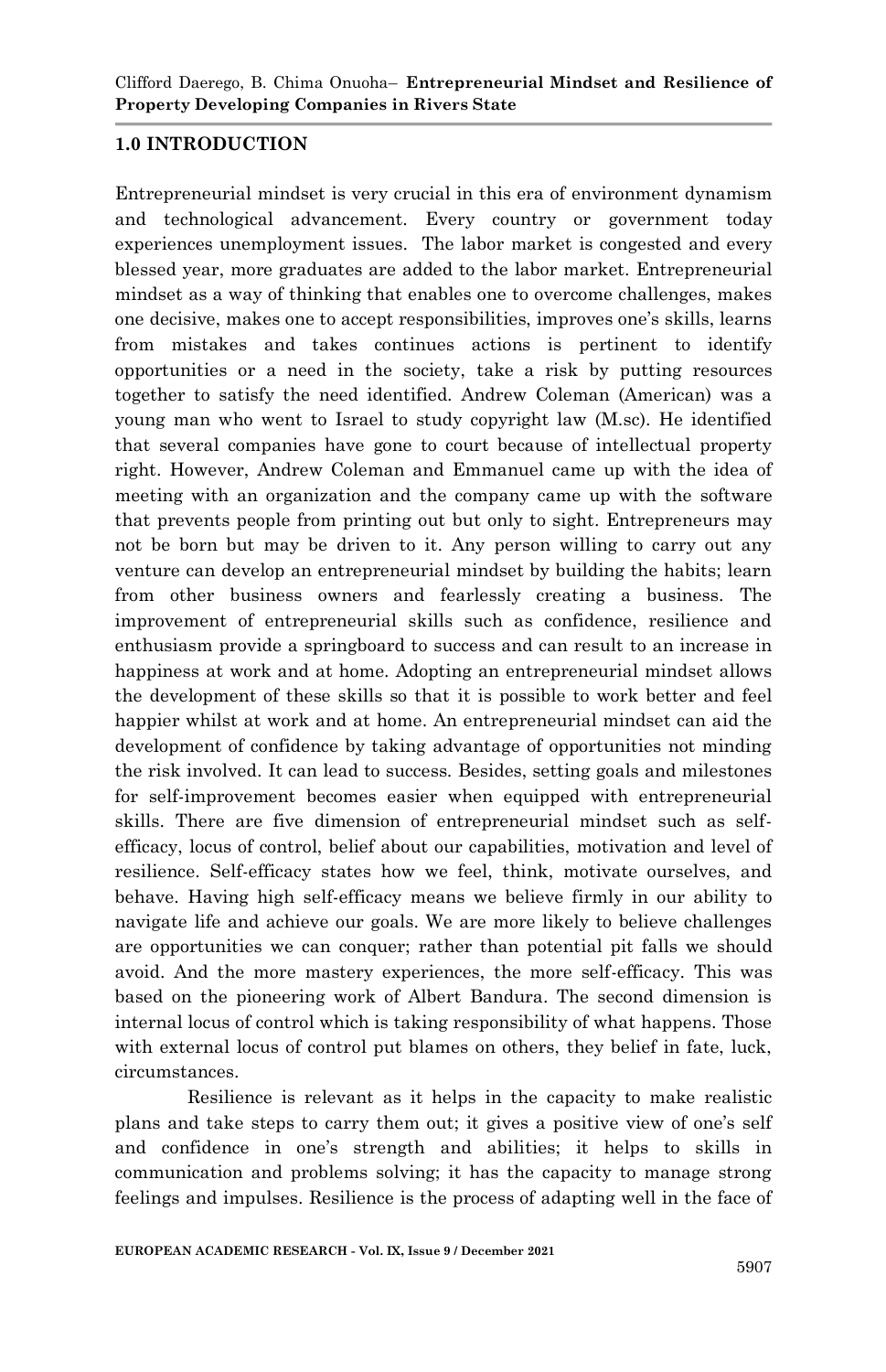#### Clifford Daerego, B. Chima Onuoha– **Entrepreneurial Mindset and Resilience of Property Developing Companies in Rivers State**

adversity, trauma, tragedy, threats or significant sources of stress. Research has shown that resilience is ordinary, not extra ordinary. People commonly demonstrate resilience. One example is the response of many Americans to the September 11, 2001 terrorist. Attacks and individuals' effort to rebuild their lives. Resilience is not s trait that people either have or do not have, it involves behaviors thought and actions that can be learned and developed in anyone. Wagnild et al (1993) resilience measures are equanimity, perseverance, self-reliance, meaningfulness and existential aloneness. Equanimity is the balance persistence on one's life and experience; perseverance is the act of persistence despite adversity or discouragements; self-reliance is the belief in one's self and one's abilities; meaningfulness is the realization that life has a purpose and existential aloneness which the realization that each person's life path is unique.

#### **1.1 Statement of the Problem**

Global climate change, mitigation and poverty reduction and not possible without organizations and city governments becoming much better at creating resilience employees or organizations. There are issues of disasters, economic trends, social trends political trends, technological trends etc can be handled by entrepreneurial mindset and resilient companies in property development companies in Rivers State. There often issues of below market rent; hidden fees which are much harder to absorb; high maintenance costs, inspection; bad tenants; poor reporting communication issues; cost of property management as a result of quality, location, current rental and housing market, local manager competition etc, as lack of owner mindset. This highlighted issue necessitated the study entrepreneurial mindset and resilience of property management in Rivers State. Property managers, having noted issues such as increasing revenue by property owners, attracting and maintaining quality tenants, controlling unexpected costs, time management and lowering of operating will actually need resilience and entrepreneurial mindset to cope with the challenges hence the study. Most properly management companies have gone bankrupt that do not have exercise entrepreneurial mindset and resilience. There are about thirteen property development companies in Rivers State. These companies face environmental challenges, technological challenges, political challenges, social challenges etc that requires resilience and entrepreneurial mindset to remain in business and be effective. Other major challenges are security of land, highcost land, challenges from L.G.A agents, difficulty in obtaining building permit, low-income flow, high cost of transporting building materials, poor roads and non-responses. These are the various challenges that necessitated this study.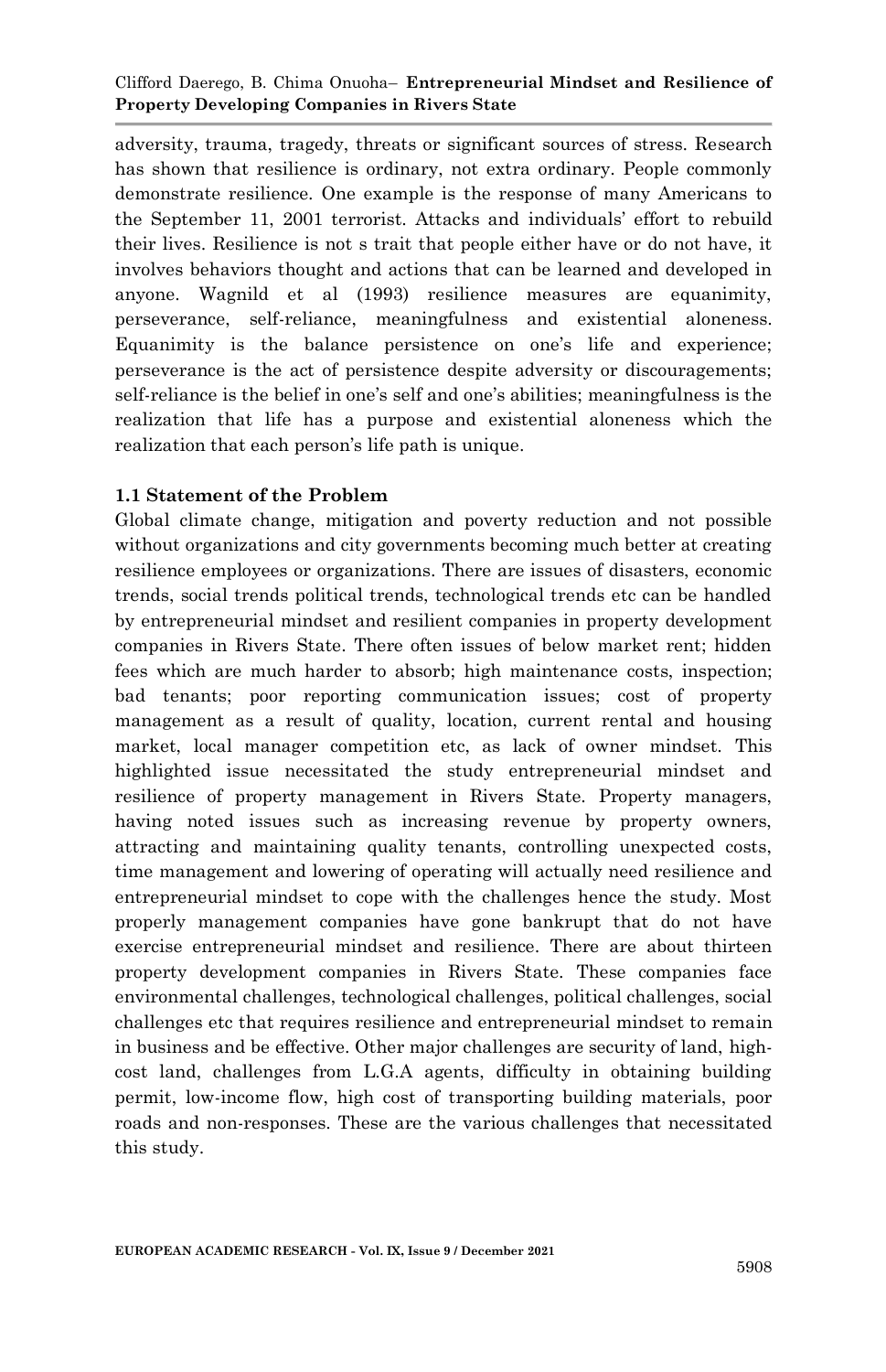# **1.2 Conceptual Framework**



Entrepreneurial mindset dimensions were adopted from eliminset.con>mindset Blog (2004) while the measures of resilience were adopted from Wagnild et al (1993). Two measures were adopted: perseverance and self-reliance and two dimensions were adopted: self-efficacy and locust of control.

# **1.3 Objectives**

- 1. To determine the relationship between self-efficacy and resilience in property developing companies in Rivers State.
- 2. To ascertain the relationship between locus of control and resilience in property developing companies in Rivers State.

# **1.4 Research Question**

- 1. To what extent does self-efficacy relate with resilience in Port Harcourt developing companies in Rivers State?
- 2. To what extent does locus of control relate with resilience in property developing companies in Rivers State?

# **1.5 Hypotheses**

The following hypotheses were formulated and tested.

- 1. Ho1: there is no significant relationship between self-efficacy and perseverance in property developing companies in Rivers State.
- 2. Ho<sub>2</sub>: there is no significant relationship between self efficacy and selfreliance in property developing companies in Rivers State.
- 3. Ho3: there is no significant relationship between locus of control and perseverance in property developing companies in Rivers State.
- 4. Ho4: there is no significant relationship between locus of control and self-reliance in property developing companies in Rivers State.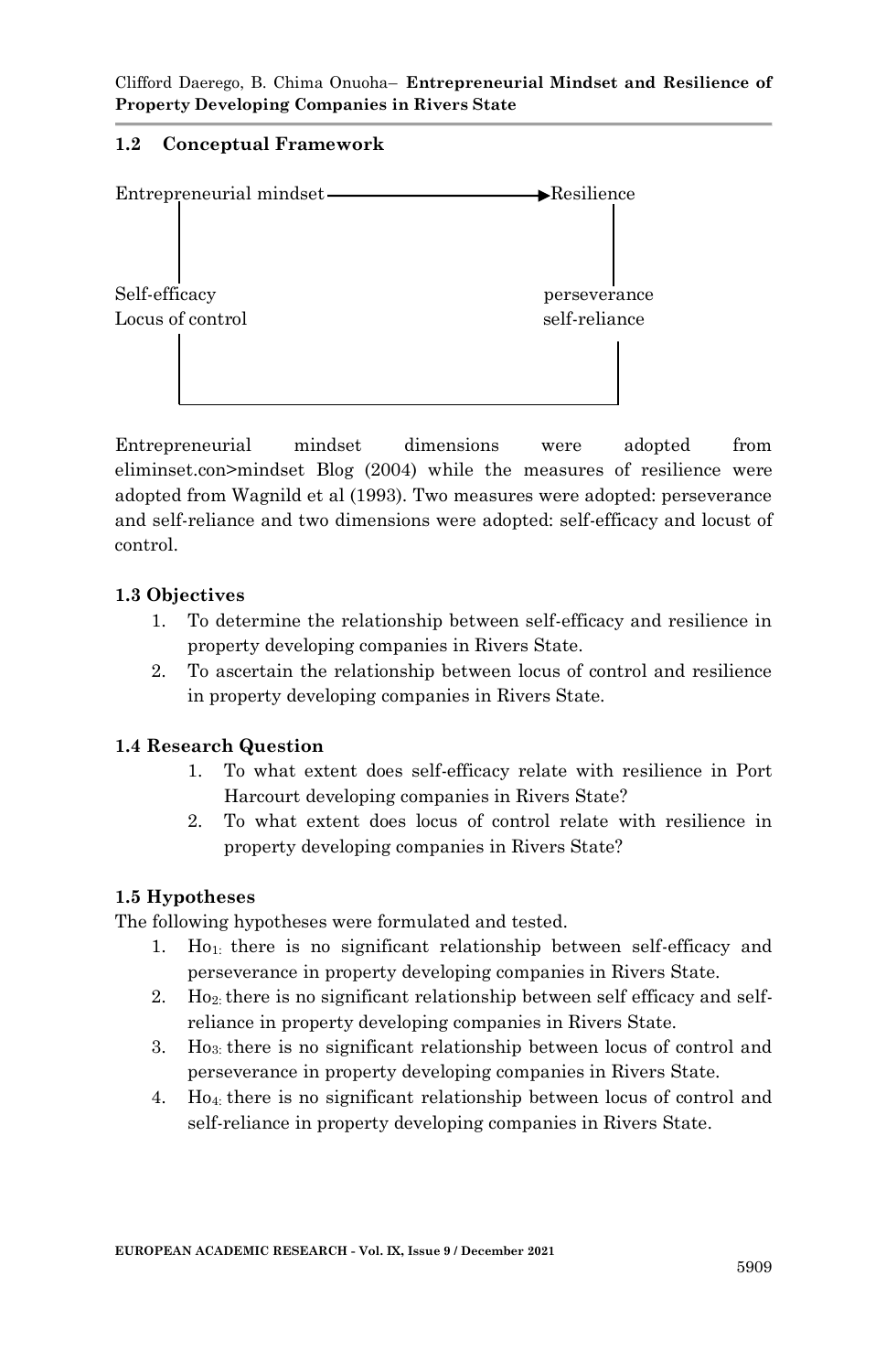# **2.0 LITERATURE REVIEW**

Werner (1995) referred resilience to three general usages: good developmental outcomes despite high-risk states; sustained competence under stress; and recovery from trauma. The most common definition of resilience in the past few years is positive adaption despite adversity (Lurther, 2006). Lurther came up with two distinct dimension, significant adversity and positive adaptation. A saw resilience as a construct suggesting that resilience is never directly measured but is indirectly inferred from evidence of these dimensions. This idea of a two-part construct was accepted by other scholars (Master,2001; Yates et al.,2003; Sroufe at al., 2005). Resilience therefore requires clear substantial risk or a adversity .it is this differences resilience from normal or normative development (Lurther and Chichetti,2000; Rutter,1999;2000;2005). Indeed, Fonagy and colleagues (1994) characterized resilience as normal development under difficult conditions (Mastern, 2001). Hunter (1999) conceptualized resilience in a continuum with two poles: less optimum resilience and optimum resilience. Less optimum resilience includes survival tactics of violence, high risk behaviors and social and emotional withdrawal (Hunter, 1999, Page 246). Familiar challenges require bold, novel approaches. Registered Dietition will benefit by cultivating an entrepreneurial mindset that involves being comfortable with uncertainty, learning to take calculated risks and daring to try it (Matheson, 2013). "But the entrepreneurial mindset is available to anyone prepared to rely only on their abilities for their economic security and expect no opportunity without first creating value for others" in this titled "Cultivating an entrepreneurial mindset". This formula was elaborated into five(5) steps that are being well prepared, having an international network of colleagues, being a self-directed learner, creating a business that is sustainable and has a key relationship (Matheson, 2013).

# **2.1 Empirical Review**

The extent of entrepreneurial success has been predicted by elements resilience (Ayala & Manzano, 2014; Fiher, Martiz& Lobo,2016). Entrepreneurial resilience provides a basis for SMEresilience that differs significantly from best practices as understood in larger forms. The relative strength of SME may therefore be in the entrepreneurial mindset of their owners, which in turns enables SME,to be flexible (Branicki,L.J& Sullivan, Taylor, B, 2017). Duchek,S. (2018) they argued that social media can creat an entrepreneurial mindset that in turn fosters entrepreneurial success . Ayala &Manzano (2014) their results showed that the three dimensions of resilience (hardness, resourcefulness and optimum helped to predict entrepreneurial success. Duchek,S (2018) argued that to be sustainably successful, entrepreneurs need resilience capacity that enables them to overcome critical situations and even emerge from failures and crises stronger than before.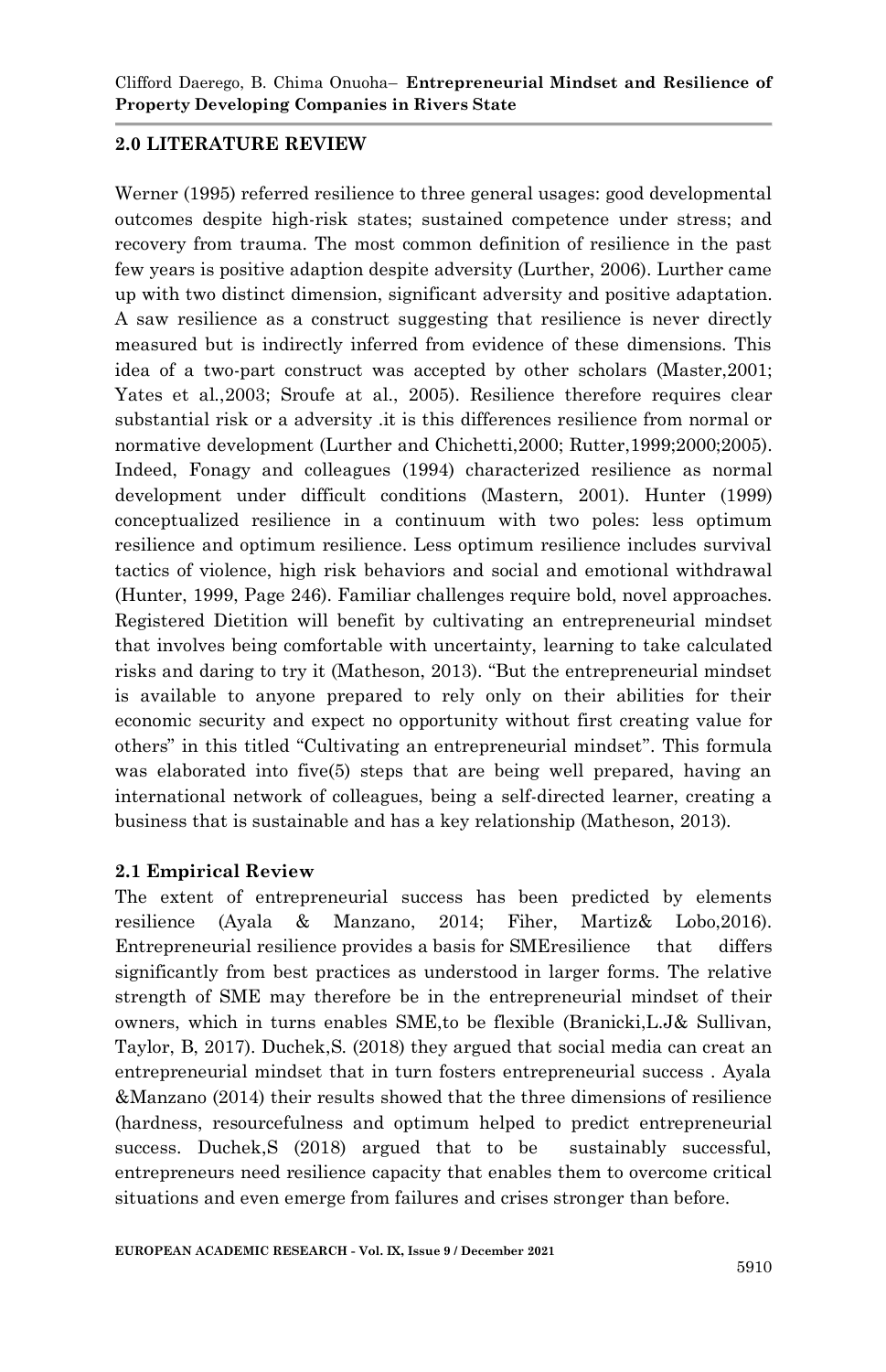# **3.0 METHODOLOGY**

A total of thirteen property developing companies were selected in Rivers State. A total population of five hundred employees works in property developing companies in Rivers State. The unit of analysis covers all staff of the companies. The content scope is the entrepreneurial mindset and resilience of property developing companies is Rivers State. The study adopted the cross-sectional survey design, since it allows the use of questionnaires and the population various across the thirteen property development companies in Rivers State. The Krejice and Morgan (1990) sample size determination table was used to obtain the sample size of two hundred and seventeen (217) from a total of 500. Questionnaires were administered to 217 respondents but only 150 copies were returned and analyzed. The coefficient value of 0.9 showed reliability. This was based on normally (1978), 0.7 Alpha threshold. The spearman rank order statistic was used to analyze data inferentially using the SPSS software.

#### **4.0 Data Collection and Analysis**

| Table 1:               |                         |                                     |                         |                       |
|------------------------|-------------------------|-------------------------------------|-------------------------|-----------------------|
| 13<br><b>COMPANIES</b> | No of<br>questionnaires | No of<br>questionnaires<br>returned | Male<br>respondents     | Female<br>respondents |
| T                      | 27                      | 20                                  | 15                      | 5                     |
| $\mathbf{I}$           | 30                      | 25                                  | 20                      | 5                     |
| ш                      | 40                      | 40                                  | 30                      | 10                    |
| IV                     | 10                      | 5                                   | 3                       | $\overline{2}$        |
| V                      | 10                      | 5                                   | $\overline{\mathbf{4}}$ | 1                     |
| VI                     | 20                      | 10                                  | 8                       | $\mathbf{2}$          |
| <b>VII</b>             | 20                      | 10                                  | 7                       | 3                     |
| <b>VIII</b>            | 10                      | 5                                   | 4                       | 1                     |
| $\mathbf{I}$           | 10                      | 5                                   | 3                       | $\mathbf{2}$          |
| x                      | 10                      | 10                                  | 7                       | 3                     |
| XI                     | 10                      | 5                                   | 4                       | 1                     |
| XII                    | 10                      | 5                                   | 3                       | $\overline{2}$        |
| XIII                   | 10                      | 5                                   | 3                       | $\overline{2}$        |
|                        | 217                     | 150                                 | 111                     | 39                    |

#### **Demographics Data of Respondents**

Source survey data 2021 (All figure parenthesis and percentages).

The table above showed that 111 males responded while 39 female workers responded as while. Out the 217 questionnaires administered 150 were returned and analyzed.

#### **4.1 Testing for Hypotheses**

**Ho1:** There is no significant relationship between self–efficacy and perseverance in property developing companies in Rivers State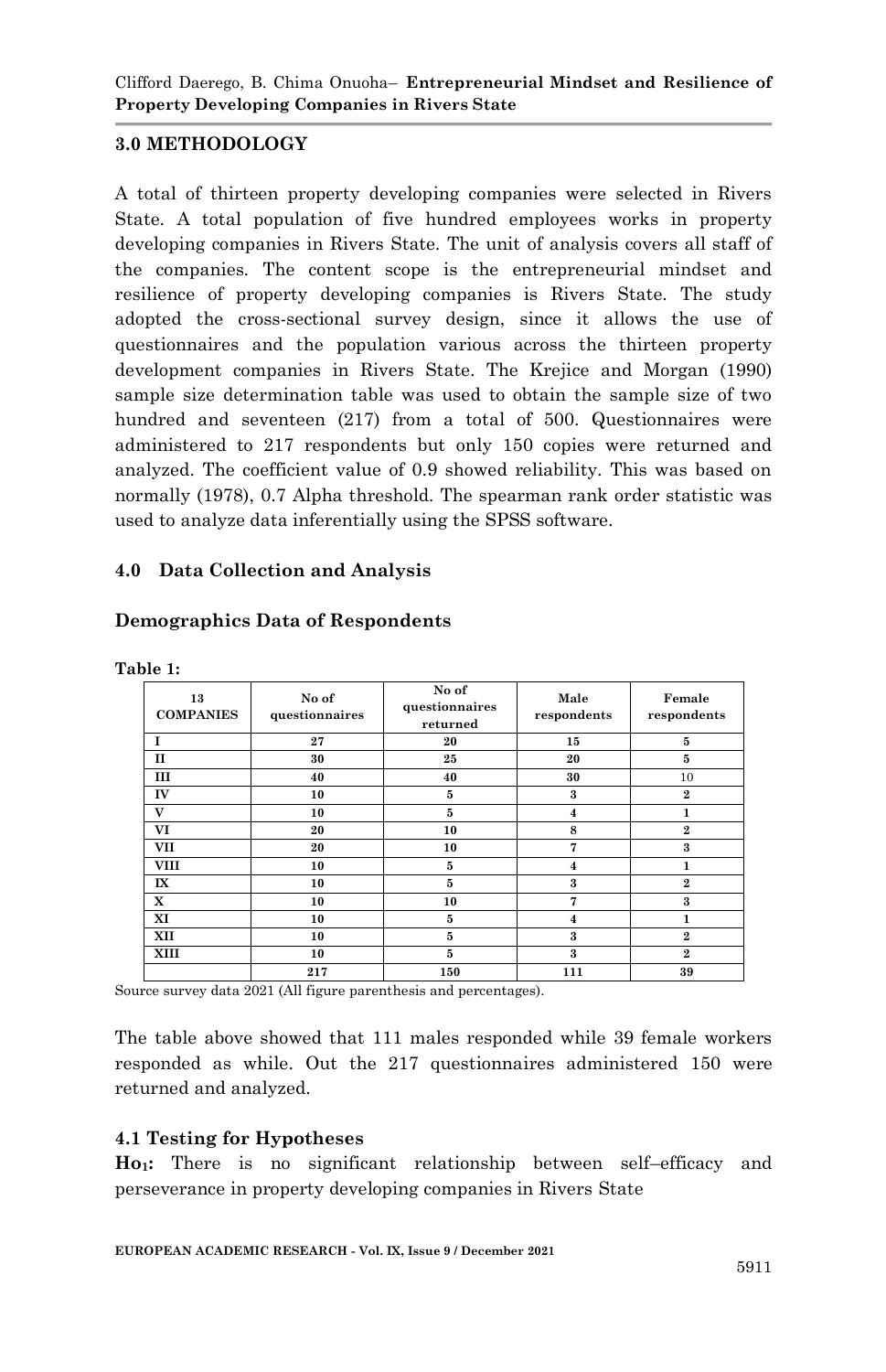**Correlation Outcome on the Relationship between Self –Efficacy and Perseverance in Property Developing Companies In Rivers State**

#### **Table 2:**

|            |               |                    | Self-Efficacy | Perseverance |
|------------|---------------|--------------------|---------------|--------------|
|            | self-efficacy | Correlation Coeff. | 100           | $.621**$     |
| Spearman's |               | $Sig. (2-tailed)$  |               | .0000        |
| Rho        |               | N.                 | 150           | 150          |
|            | perseverance  | Correlation Coeff. | $.621***$     | 100          |
|            |               | $Sig. (2-tailed)$  | .0000         |              |
|            |               | N.                 | 150           | 150          |

*\*\*correlation is significant at the 0.01 level (2 – tailed) Source: SPSS output from survey Data 2021.* 

The table above indicates the correlation result in the relationship between self-efficacy and perseverance. As indicated in the table, correlation is .621 and it is significant at  $p = 0.000 < 0.01 < 0.05$ . This result shows that there is a significant relationship between self-efficacy and perseverance the null hypothesis is therefore rejected and the alternative hypothesis accepted.

**Ho2:** There is no significant relationship between self –efficacy and selfreliance in property developing companies in Rivers State.

**Correlation Outcome on the Relationship between Self –Efficacy and Self-Reliance In Property Developing Companies In Rivers State.** 

| anie |  |
|------|--|
|      |  |

|            |               |                    | Self-Efficacy | Self-Reliance |
|------------|---------------|--------------------|---------------|---------------|
|            | self-efficacy | Correlation Coeff. | .100          | $.521**$      |
| Spearman's |               | $Sig. (2-tailed)$  |               | .0000         |
| Rho        |               | N.                 | 150           | 150           |
|            | self-reliance | Correlation Coeff. | $.521**$      | 100           |
|            |               | $Sig. (2-tailed)$  | .0000         |               |
|            |               | N.                 | 150           | 150           |

*\*\* Correlation is significant at the 0.01 level (2 – tailed) Source: SPSS output from survey Data 2021.* 

The table above indicates the correlation result in the relationship between self –efficacy and self-reliance. As indicated in the table, correlation is .521 and it is significant at  $p = 0.000 < 0.01 < 0.05$ . This result shows that there is a significant relationship between self –efficacy and self-reliance. The null hypothesis is therefore rejected and the alternative hypothesis accepted.

**Ho3:** There is no significant relationship between locus of control and perseverance in property developing companies in Rivers State.

**Correlation Outcome on the Relationship between Locus of Control and Perseverance in Property Developing Companies in Rivers State.**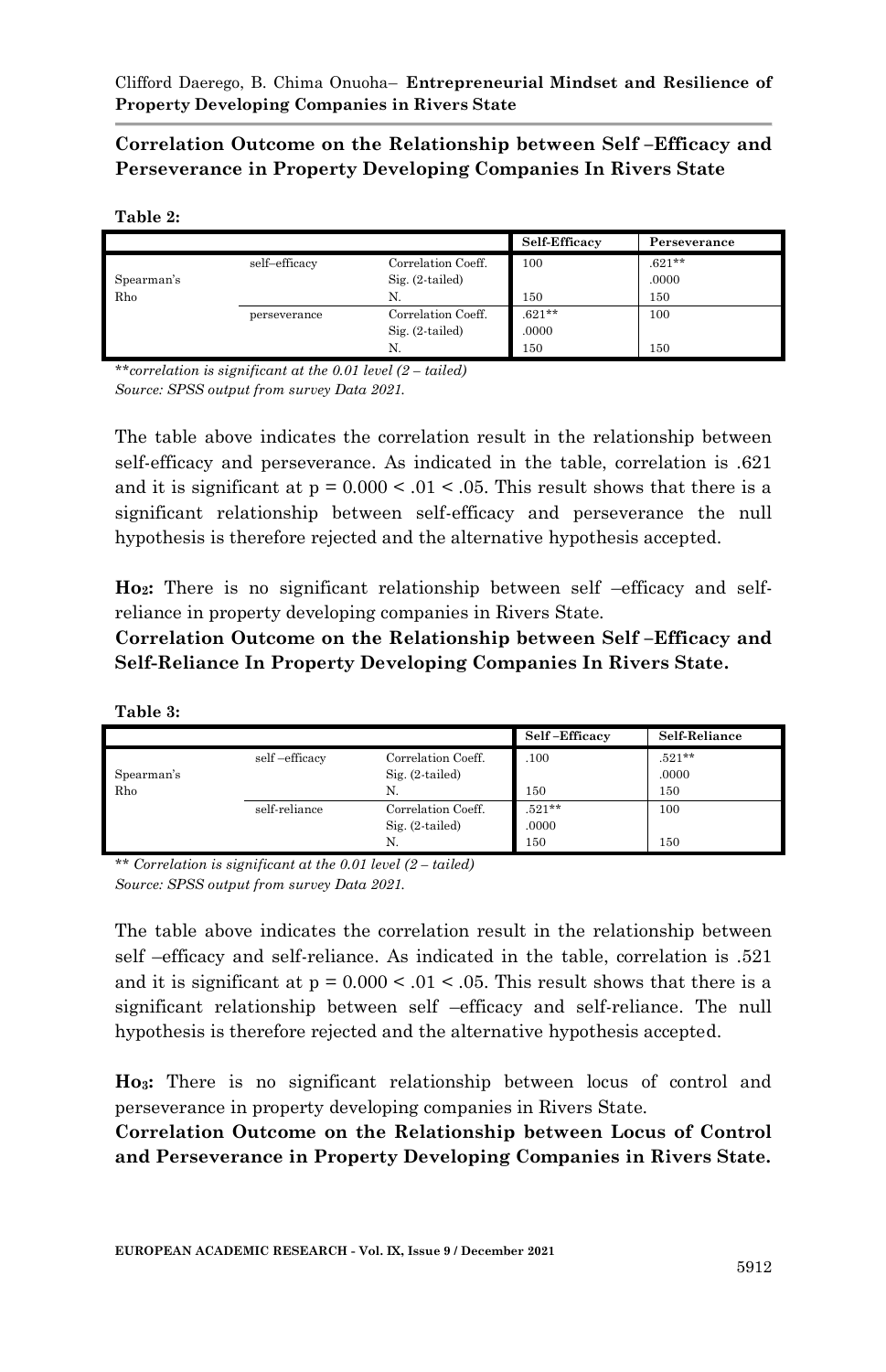#### **Table 4:**

|            |                  |                    | Of<br>Locus<br>Control | perseverance |
|------------|------------------|--------------------|------------------------|--------------|
|            | locus of control | Correlation Coeff. | .100                   | $.823**$     |
| Spearman's |                  | Sig. (2-tailed)    |                        | .0000        |
| Rho        |                  | N.                 | 150                    | 150          |
|            | perseverance     | Correlation Coeff. | $.823**$               | 100          |
|            |                  | $Sig. (2-tailed)$  | .0000                  |              |
|            |                  | N.                 | 150                    | 150          |

*\*\* correlation is significant at the 0.01 level ( 2 – tailed) Source: SPSS output from survey Data 2021.* 

The table above indicates the correlation result on the relationship between locus of control and perseverance. As indicated in the table, correlation is .823 and it is significant at  $p = 0.000 < 0.01 < 0.05$ . This result shows that there is a significant relationship between locus of control and perseverance. The null hypothesis is therefore rejected and the alternative hypothesis accepted.

**Ho4:** There is no significant relationship between locus of control and selfreliance in property developing companies in Rivers State.

**Correlation Outcome on the Relationship between Locus of Control and Self-Reliance in Property Developing Companies in Rivers State.**

**Table 5:**

|            |                  |                    | <b>Locus Of Control</b> | Self-Reliance |
|------------|------------------|--------------------|-------------------------|---------------|
|            | locus of control | Correlation Coeff. | .100                    | $.523**$      |
| Spearman's |                  | $Sig. (2-tailed)$  |                         | .0000         |
| Rho        |                  | N.                 | 150                     | 150           |
|            | Self-reliance.   | Correlation Coeff. | $.523**$                | 100           |
|            |                  | Sig. (2-tailed)    | .0000                   |               |
|            |                  | N.                 | 150                     | 150           |

*\*\* correlation is significant at the 0.01 level (2 – tailed) Source: SPSS output from survey Data 2021.* 

The table above indicates the correlation result in the relationship between locus of control and self-reliance. As indicated in the table, correlation is .523 and it is significant at  $p = 0.000 < 0.01 < 0.05$ . This result shows that there is a significant relationship between locus of control and self-reliance. The null hypothesis is therefore rejected and the alternative hypothesis accepted.

# **5.0 DISCUSSION OF FINDINGS**

The study empirically examined the relationship between entrepreneurial mindset and resilience in property developing companies in Rivers State. It used both primary and secondary data. A population of 500 and sample size of 217 constituted other framework of the study. The data were analyzed using simple percentages weighted total scale, the mean, and spearman's Rank Order statistics using the SPSS software. All hypotheses were tested to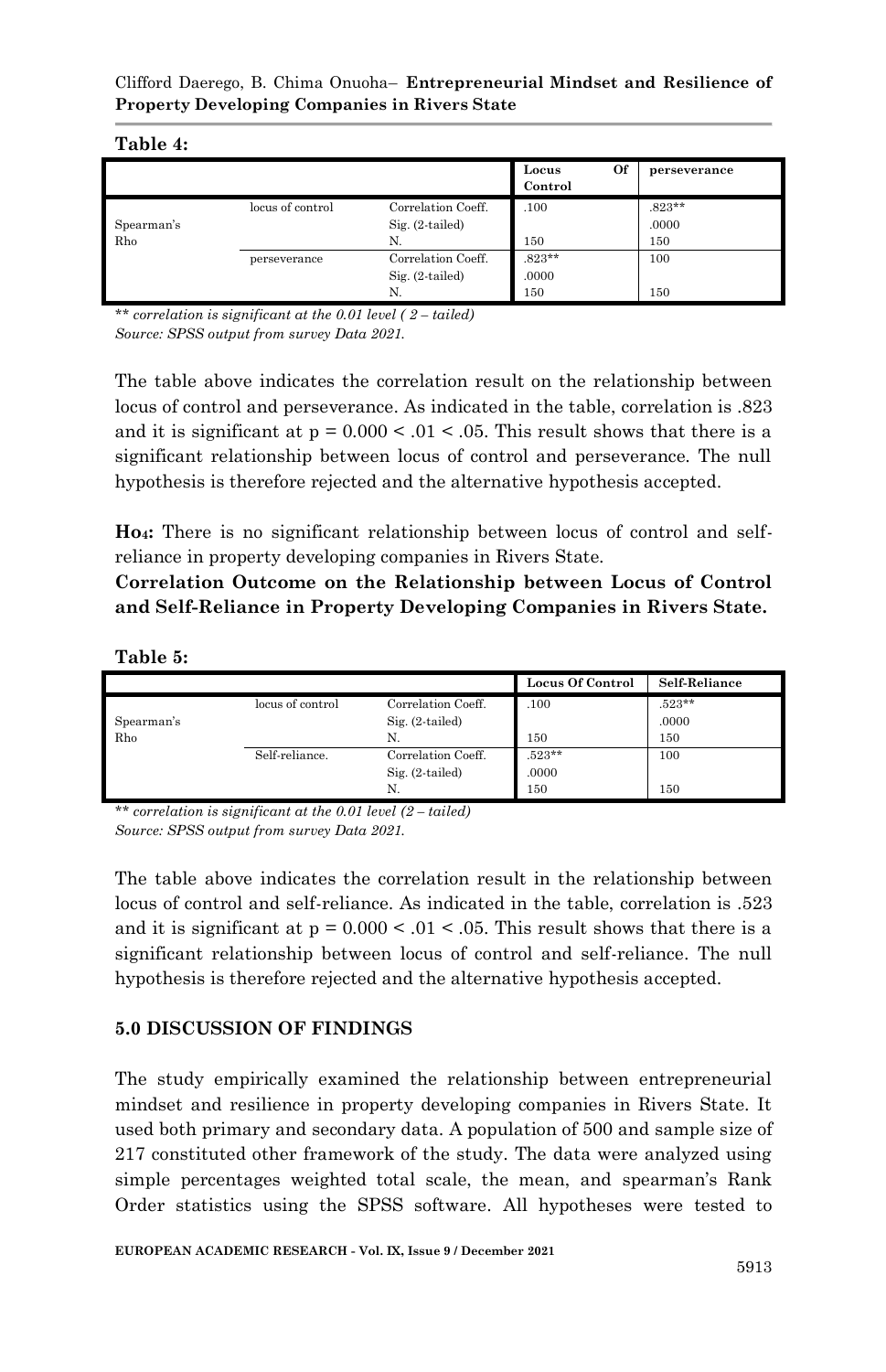examine the significant relationship between entrepreneurial mindset and resilience. These hypotheses were tested at 0.05 significant level and 16 SPSS version 20 output from research instrument.

For hypothesis one (H<sub>01</sub>), which was tested between self-efficacy and perseverance, the correlation .621, thus, the Ho<sup>1</sup> was rejected in its null form. In testing Hypothesis two (Ho2) the analysis, the correlation showed .521 for self-efficacy and self-reliance. A significant relationship exist between selfefficacy and self-reliance. Thus, the null hypothesis (Ho2) was rejected. The third hypothesis (Ho3) was to determine the relationship between locus of control and perseverance. From the inferential results, a strong and positive relationship exists between locus of control and perseverance. The correlation showed .823, indicating that perseverance can be obtained by locus of control. .823 indicates that a significant relationship exists between locus of control and perseverance. Thus, the hypothesis (Ho3) was rejected. Hypothesis four (Ho4) to ascertain the relationship between locus of control and self-reliance. The correlation is .523. A positive relationship exists between locus of control and self-reliance. From the decision rule, the null hypothesis  $(H_0)$  was rejected. Thus, we can conveniently say that there is a significant relationship between locus of control and self-reliance in property developing companies in Rivers State.

# **5.1 Conclusion**

Entrepreneurial mindset and resilience are quite related. These two concepts showed significant positive correlation. Entrepreneurial mindset influences resilience of workers. When one believes in his ability, it influences the outcomes and that empowers him or her to take ownership in responsibilities in his or her life. We can learn how to develop entrepreneurial mindset by reading in between lines this rigorous, systematic and objective work. Entrepreneurial mindset can take advantage of the technological trends, political trends, the existence of problems, when there are gaps in the market, even the economic trends and social trends.

#### **5.2 Recommendation**

The outcomes of the study back up the notion that optimism and a desire to achieve are crucial indications of resilience. As a result, we recommend that businesses should: Develop the ability to analyses risks holistically at the micro and macro levels through scenario planning to prepare for a range of events that may arise. Encourage innovation and innovative problem-solving by encouraging individuals to think outside the box and ensuring that a diverse variety of perspectives and views are heard. It will give experience, cognitive factors, improves execution intelligence and psychological capital. It can also reduce policy inconsistency, brings policy coherence and economic growth.